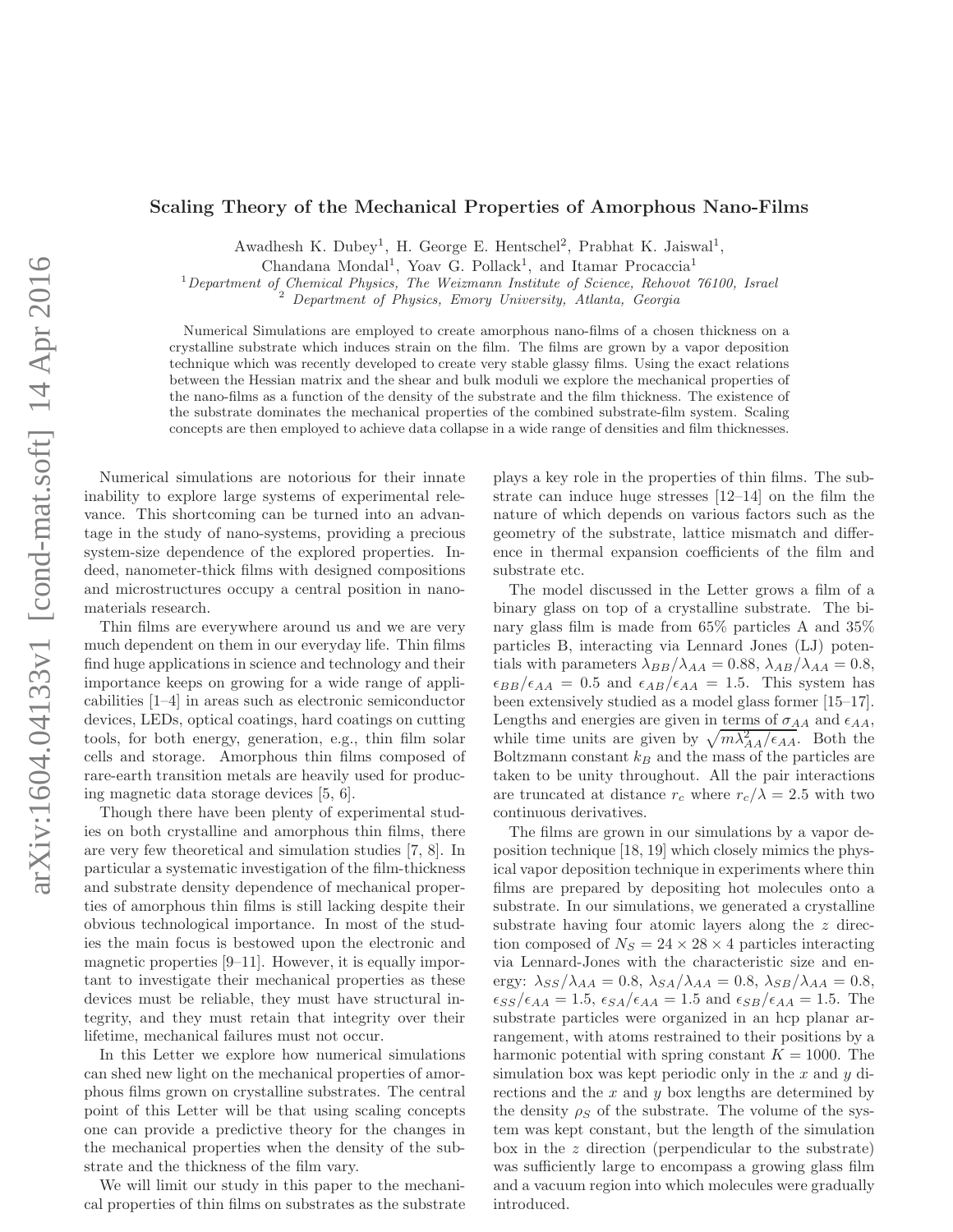

FIG. 1: Visualization of the process of deposition on the crystalline substrate of an amorphous film. In green are the substrate particles, and red and blue are particles A and B, respectively.

The actual algorithm consisted of depositions of a layer after layer of A and B particles, about 100 at a time, very close to the top of the free-surface. Each such deposition was followed by a procedure where the substrate and any previously deposited particles were maintained at the temperature  $T<sub>S</sub> = 0.1$ , while simultaneously the newly added particles were first equilibrated at a hot temperature  $T_H = 0.7$ , then cooled down to  $T_S$  at a rate of  $3.33 \times 10^{-2}$ , and lastly equilibrated at  $T_s$  through the use of two Nosé-Hoover chains  $[18, 19]$  thermostat. We choose  $T<sub>S</sub> = 0.1$  such that it is well below the reported glass transition temperature  $(T_g)$  of the Kob-Anderson  $65:35$  binary mixture in  $3D$  [20]. The process of deposition on top of the substrate is visualized in Fig 1.

After a prescribed number of particles have been deposited, depositions stopped and measurements are carried out after simulating the whole system at  $T_s$  for 120000 time units in steps of  $\delta t = 0.01$ . Measurements were performed 100 times for a total period of 2000 time units. We define two variables, the deposited film thickness  $w_D$  (according to substrate configuration) and the actual film thickness w. The number of particles to be deposited is determined, at the beginning of a simulation, by the formula  $N_D = Lx \times Ly \times w_D \times 1.2$ , where  $w_D$  is varied from 0.5 to 10.0. However, after deposition the top surface is not smooth and  $w$  is calculated by dividing the xy-area in small blocks and calculating the local height and averaging it over the blocks.

Having constructed the film of desired thickness over the substrate, we can compute its mechanical properties. Thus for example the shear modulus  $\mu_{xy}$  is obtained ex-



FIG. 2: Upper panel: the  $xy$  shear modulus as a function of film width for different values of the substrate density. Lower panel: the same modulus as a function of substrate density for different film widths.

actly as

$$
\mu_{xy} = \mu_{xy}^B - \frac{V}{T} [\langle \sigma_{xy}^2 \rangle - \langle \sigma_{xy} \rangle^2], \qquad (1)
$$

where  $\sigma_{xy}$  is the xy component of the fluctuating stress tensor [21] and  $\mu_{xy}^B$  is the Born term [22] which has the explicit form

$$
\mu_{xy}^B = \frac{1}{V} \sum_{j>i} \left[ y_{ij}^2 \frac{1}{r_{ij}} \frac{\partial U}{\partial r_{ij}} + x_{ij}^2 y_{ij}^2 \left( \frac{1}{r_{ij}^2} \frac{\partial^2 U}{\partial r_{ij}^2} - \frac{1}{r_{ij}^3} \frac{\partial U}{\partial r_{ij}} \right) \right] + K \sum_{i=1}^{N_S} (y_i - y_{i_0})^2,
$$
\n(2)

where  $y_{i_0}$  is the reference y-coordinate of the  $i^{th}$ substrate-particle. The molecular dynamics code can be used now to measure the fluctuation in the stress tensor as well as the fluctuating inter-particle distances  $r_{ij}$ . Using this information both terms in the shear modulus can be computed. The computation is repeated twenty times and the shear modulus is averaged over these twenty runs. The results are shown in Fig. 2 as a function of the film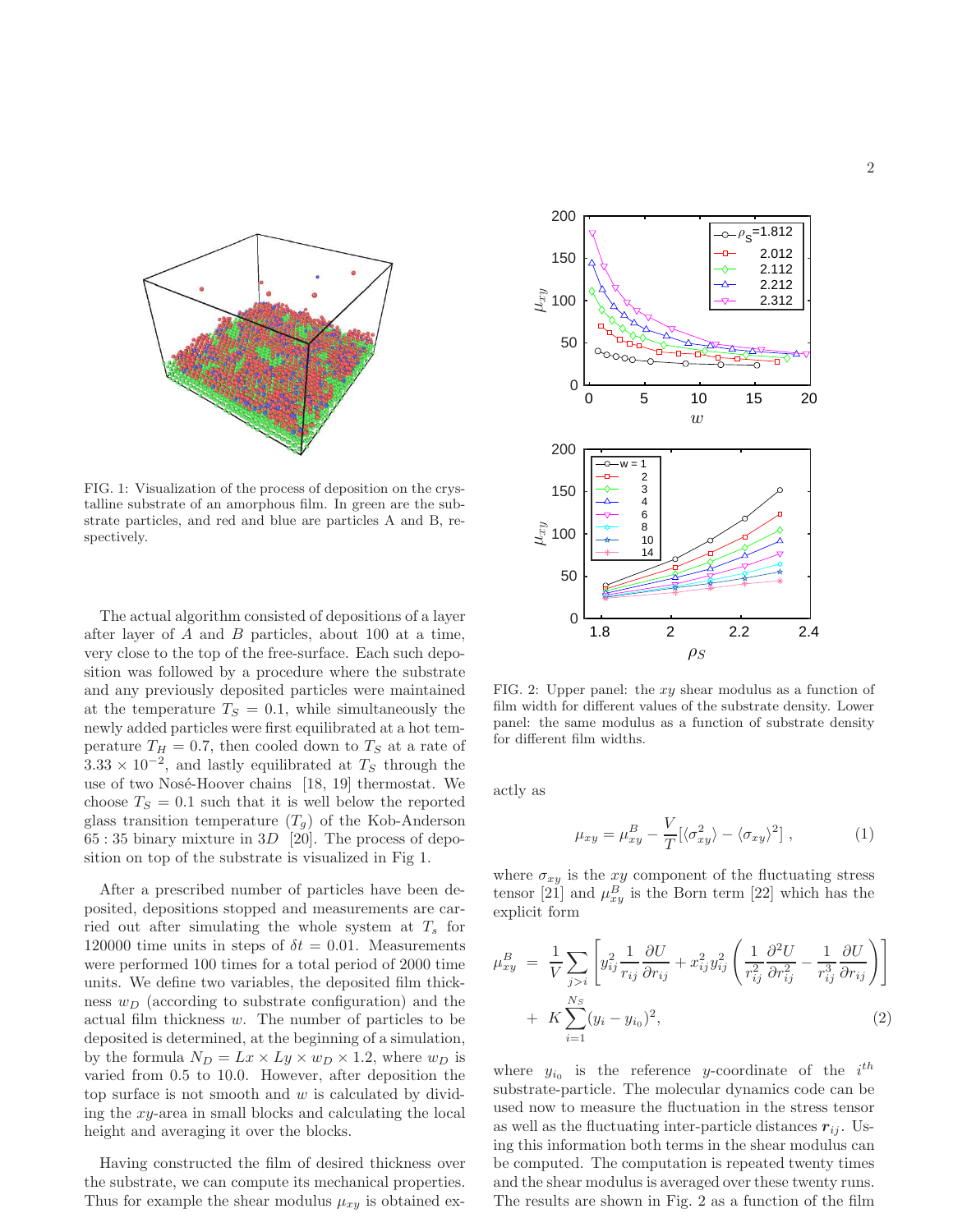

FIG. 3: Upper panel: the bulk modulus as a function of film width for different values of the substrate density. Lower panel: the same modulus as a function of substrate density for different film widths.

width w and of the substrate density  $\rho_S$ . Note the dramatic effect of the substrate density on the shear modulus, changing it (for small film width) by a factor of four when the substrate density changes by 25%. Clearly, this strong effect disappears upon increasing the film thickness and asymptotically the shear modulus converges to the bulk limit.

Similarly to the shear modulus the bulk modulus is given by the exact expression

$$
B = BB - \frac{V}{T} [\langle P^2 \rangle - \langle P \rangle^2], \qquad (3)
$$

where  $P$  is the fluctuating pressure and  $B^B$  is the Born term which has the explicit form

$$
B^{B} = \frac{1}{V} \sum_{j>i} \left[ (x_{ij}^{2} + y_{ij}^{2} + z_{ij}^{2}) \frac{1}{r_{ij}} \frac{\partial U}{\partial r_{ij}} + (x_{ij}^{2} + y_{ij}^{2} + z_{ij}^{2})^{2} \left( \frac{1}{r_{ij}^{2}} \frac{\partial^{2} U}{\partial r_{ij}^{2}} - \frac{1}{r_{ij}^{3}} \frac{\partial U}{\partial r_{ij}} \right) \right] + K \sum_{i=1}^{N_{S}} \left[ (x_{i} - x_{i_{0}})^{2} + (y_{i} - y_{i_{0}})^{2} + (z_{i} - z_{i_{0}})^{2} \right] (4)
$$



FIG. 4: The data collapse for the shear modulus (upper panel) and for the bulk modulus (lower panel).

Here,  $x_{i_0}$  and  $z_{i_0}$  are the reference x- and z-coordinates of the  $i^{th}$  substrate-particle. Both terms are readily computed in the MD code, and the average computed from twenty independent runs are shown in Fig. 3.

The effect of the substrate is as dramatic for the bulk modulus as for the shear modulus. Our next task is to understand these results and turn them into a predictive theory. Both the shear and the bulk moduli are functions of two variables, i.e.,  $\rho_S$  and w. It is advantageous to represent both objects as a function of a dimensionless variable, i.e.,  $x = \rho_S w^3$ . Needless to say, we need to preserve dimensions, so we try a representation in the form

$$
\mu_{xy}(\rho_S, w) = \mu_{xy}(1, 1) f_{\mu}(\rho_S w^3) , \qquad (5)
$$

$$
B(\rho_S, w) = B(1, 1) f_B(\rho_S w^3) . \tag{6}
$$

The form of the scaling functions  $f_{\mu}$  and  $f_{B}$  can be gleaned from the data collapse shown in Fig. 4. The almost perfect data collapse begs the next questions: (i) what is the slope of the functions  $f_{\mu}(x)$  and  $f_{B}(x)$  in the limit  $x \to 1$  and (ii) what determines the position of the maximum of these two functions. Obviously, these must be determined by the parameters of the model.

To understand the slope we examine the potential of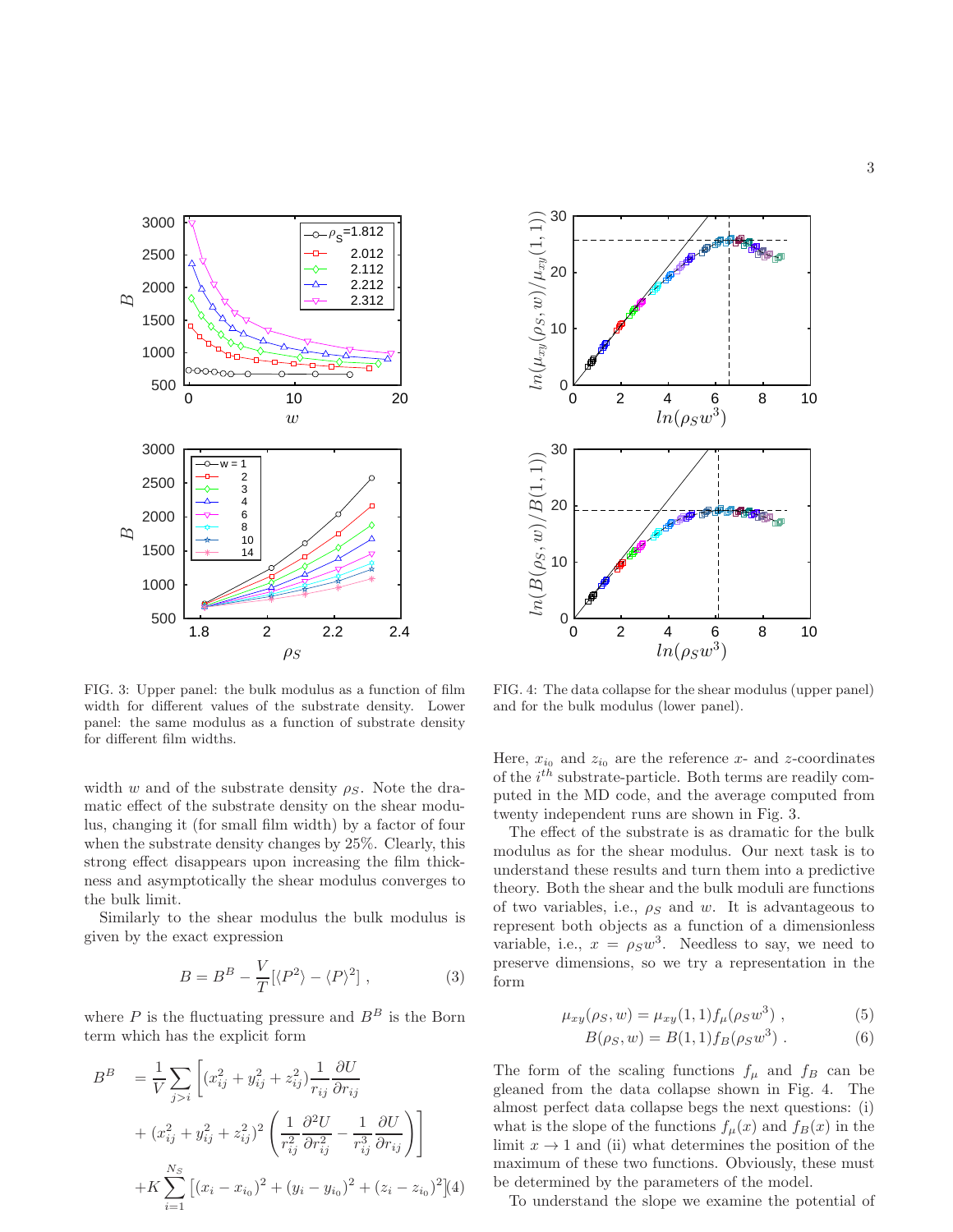

z 0 2 4 6 8 10 12 14  $\rho_{local}$ 0 0.01 0.02  $\rho_S = 1.812$ 

0.03

FIG. 5: The effective power law in the range of scales determined by the range of substrate densities  $r_0/\lambda \in$  $[\rho_{S,max}^{-1/3}, \rho_{S,min}^{-1/3}].$ 

interaction between the substrate particles. This interaction defines a typical scale

$$
r_0 \sim \frac{\lambda_{SS}}{\rho_S^{1/3}} \ . \tag{7}
$$

In Fig. 5 we demonstrate that in the range of substrate densities considered here the interaction is represented to a very good approximation as an effective power law [23]

$$
-\frac{1}{r^2}\frac{\partial U_{SS}(r)}{\partial r} \sim \frac{\epsilon_{SS}}{\lambda_{SS}^3} \left(\frac{r}{\lambda_{SS}}\right)^{-3\nu},\tag{8}
$$

which serves as a definition of the effective exponent  $\nu$ which in our case takes on the value  $\nu = 5.27$ . In the limit  $w \rightarrow 1$  the shear modulus is dominated by the substrate density, and from dimensional considerations we expect that [23]

$$
\mu_{xy}(x \to 1) \sim \frac{\epsilon_{SS}}{\lambda_{SS}^3} \rho_S^{\nu} . \tag{9}
$$

Indeed the initial slope in Fig. 4 agrees very well with this estimate. The argument is identical for the bulk modulus (the same dimensional considerations) and indeed the initial slopes are the same for both quantities. We thus end up with the prediction

$$
f_{\mu}(x) \sim f_B(x) \sim x^{\nu} , \quad \text{for } x \ll x_c , \qquad (10)
$$

where  $\ln x_c$  is the point of maximum in Fig. 4. The other limit is obvious, reading as  $x \to \infty$ 

$$
f_{\mu}(x) \to \frac{\mu_{xy}^{\infty}}{\mu_{xy}(1,1)}, \quad f_B(x) \to \frac{B^{\infty}}{B(1,1)}.
$$
 (11)

where  $\mu_{xy}^{\infty}$  and  $B^{\infty}$  are the shear and bulk moduli for the pure glassy phase. Finally we need to understand the

FIG. 6: The local density of the glassy film as a function of the z-coordinate (green). The influence length of the substrate is estimated from here to be  $\xi_S \approx 6$ . The envelope of the data is shown in red color.

point of maximum  $\ln x_c$ . This must be determined by the typical scale, say  $\xi_s$ , characterizing the influence of the substrate on the properties of the film. This length can be read straightforwardly from the local density of the film as a function of the coordinate z. A typical such plot is shown in Fig. 6, from which we can estimate  $\xi_s \approx 6$ . Since  $\rho_S \approx 2$ , we can estimate  $\ln x_c \approx \ln(\rho_S \xi_S^3) \approx 6$  as seen indeed in Fig. 4.

Having at hand scaling functions one can predict the values of the shear and bulk moduli for any value of w or  $\rho_S$  where these properties are not measured. Moreover, any quantity with the same dimensions is expected to have a scaling function having the same initial slope and a maximum at the same value of  $w^3 \rho_S$ . Other mechanical properties like the Young modulus and the Poisson ratio also succumb to scaling concepts, but the presentation of that theory is beyond the scope of the present Letter and will be expounded in a forthcoming publication.

This work had been supported in part by an "ideas" grant STANPAS of the European Research Council (ERC) and by the Minerva Foundation, Munich, Germany. We acknowledge with thanks fruitful discussions with Shiladitya Sengupta and Murari Singh. PKJ acknowledges VATAT fellowship from the Council of Higher Education, Israel.

- [1] A.A.R. Elshabini-Riad and F.D. Barlow, Thin Film Technology Handbook, New York: McGraw-Hill (1997).
- [2] R. Ramrez-Bon and F.J. Espinoza-Beltrán (eds.), Deposition, Characterization and Applications of Semiconductor Thin Films, Research Signpost (2009).
- [3] S. Reineke, Rev. Mod. Phys. 85, 1245 (2013).
- [4] I. Moreno and J.J. Araiza, Optics Letters 30, 914 (2005).